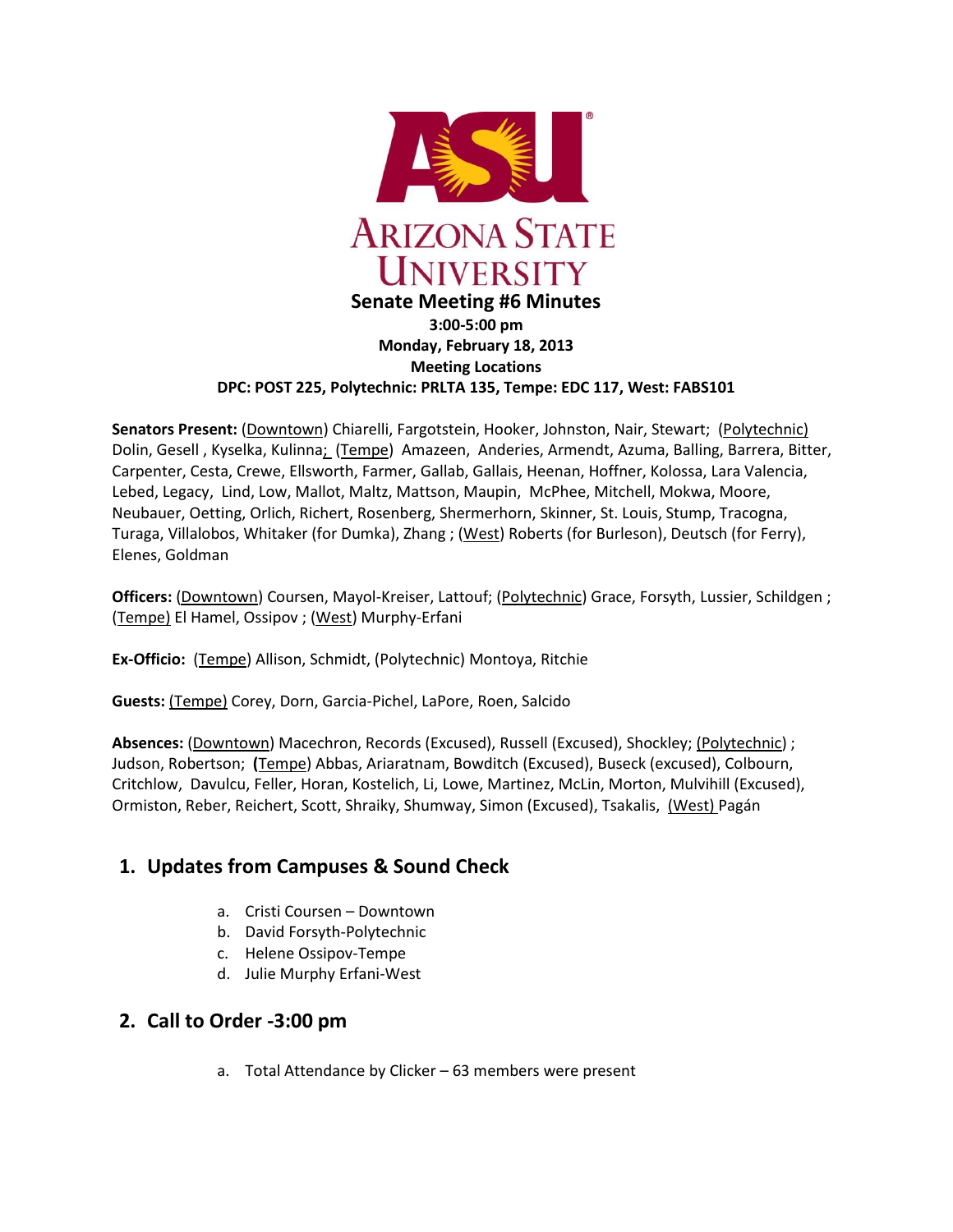## **3. UAC Report (**Mark Lussier)

Mark Lussier reported that the ASU police department is developing a new procedure for addressing campus safety as it relates bicycles and skateboards on the campus malls; the implementation date for this new policy is fall 2013. It was also announced that Phil Regier was going to be contacted and asked to speak to the senate regarding the curriculum approval process for online courses. Finally, Dr. Lussier reported that the Arizona Faculties Council breakfast with the University presidents and the Arizona Board of Regents members was a good success. It was also noted that at this same ABOR meeting that the new employment classification of University Staff was approved. Dr. Lussier introduced Director Kevin Salcido to give the background of the new employment category, and also present a training presentation that the senators will review.

After Kevin Salcido finished his report on the University Staff employment category there was a call for total attendance.

#### **A Quorum count was taken at this time in the meeting. Quorum requirements were met with 63 members present**

Dr. Lussier brought up Senate Motion 2013-34 "Revision of General Studies Lab Science course Requirement" for discussion. A motion was made and seconded at Polytechnic campus to bring 2013-34 off the table.

A vote was taken to take Senate Motion 2013-34 off the table.

**Final votes recorded: Yes=46 No=13 Abstain=2 The motion to un-table Senate Motion 2013-34 was approved.**

Discussion ensued on SM 2013-34

After discussion was complete, Dr. Lussier called for a vote of the motion.

**Final Votes Recorded: Approve: 29 Disapprove=32 Abstain=4 Senate Motion 2013-34 was not approved.**

### **4. Old Business**

a. **CAPC:** Consent agenda motions including new course proposals found In Appendix A of the Senate meeting #6 agenda

Dr. Maltz introduced the consent agenda items. The chair called for questions, no questions were asked and the consent agenda (as noted below) was brought to a vote.

Senate **[Motion 2013-27](http://usenate.asu.edu/node/4478)** Request from the College of Health Solutions and the School of Letters and Sciences for the transfer of a graduate degree program - Doctor of Behavioral Health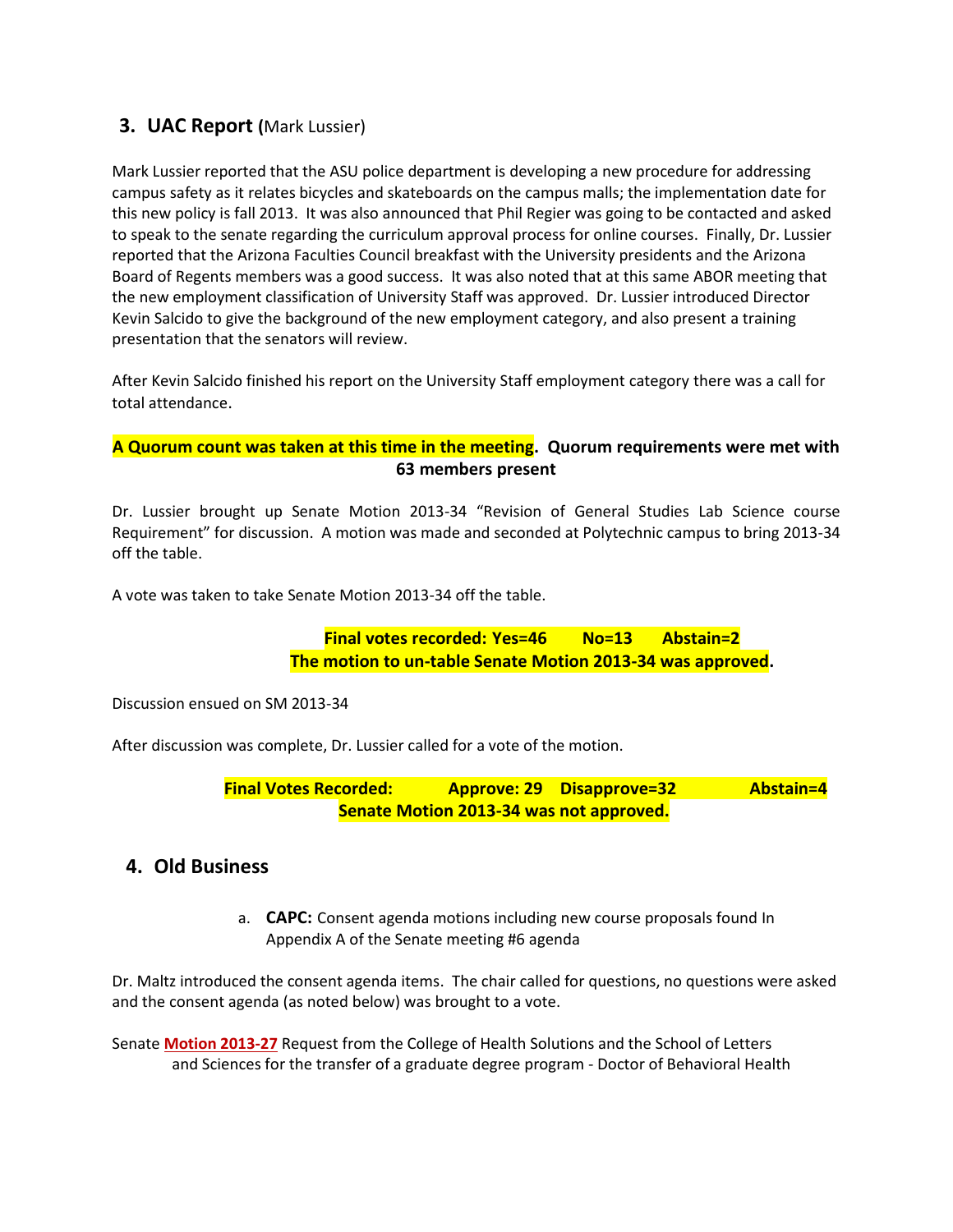from the School of Letters and Sciences to the College of Health Solutions.

- Senate **[Motion 2013-28](http://usenate.asu.edu/node/4479)** Request from the College of Technology and Innovation-Morrison School of Agribusiness and Resource Management for the name change of an undergraduate degree from BS in environmental Technology Management to BS in Environmental and Resource Management.
- Senate **[Motion 2013-29](http://usenate.asu.edu/node/4480)** Request from the College of Technology and Innovation-Department of Technological Entrepreneurship and Innovation Management for the name change of an undergraduate degree from BS in Applied Psychology to BS in Industrial and Organizational Psychology.
- Senate **[Motion 2013-30](http://usenate.asu.edu/node/4481)** Request from the School of Letters and Sciences for the establishment of an undergraduate degree program-BA in Organizational Leadership.
- Senate **[Motion 2013-31](http://usenate.asu.edu/node/4482)** Request from the College of Technology and Innovation-Department of Engineering Technology for the name change of an undergraduate degree from BS in Manufacturing Engineering Technology to BS in Product Development and Manufacturing Technology.
- Senate **[Motion 2013-32](http://usenate.asu.edu/node/4483)** Request from the College of Technology and Innovation, Department of Technological Entrepreneurship and Innovation Management for the establishment of an undergraduate degree- BS in Health Systems Management.
- Senate **[Motion 2013-33](http://usenate.asu.edu/node/4486)** Request from the College of Liberal Arts and Sciences, School of Historical, Philosophical and Religious Studies for the establishment of an undergraduate certificate in Political Thought and Leadership.

**Final Votes Recorded: 57=Yes 1=No 2=Abstain Senate Motions 2013/27-33 and all new course proposals were approved**

#### **5. New Business**

### **a. UAC Motions**

Senate **[Motion 2013-42](http://usenate.asu.edu/node/4502)** Amending Bylaw II of the Senate Constitution to make the Non Tenure Track Faculty Committee a Senate standing committee.

#### **b. CAPC Motions**

Dr. Maltz introduced CAPC new business items that will be discussed at the next CAPC meeting.

Senate **[Motion 2013-35](http://usenate.asu.edu/node/4491)** Request from the College of Technology and Innovation – Department of Engineering - for the establishment of a graduate degree – MS in Software Engineering.

Senate **[Motion 2013-36](http://usenate.asu.edu/node/4492)** Request from the College of Technology and Innovation – Department of Engineering - for the establishment of a graduate degree – MS in Information Technology.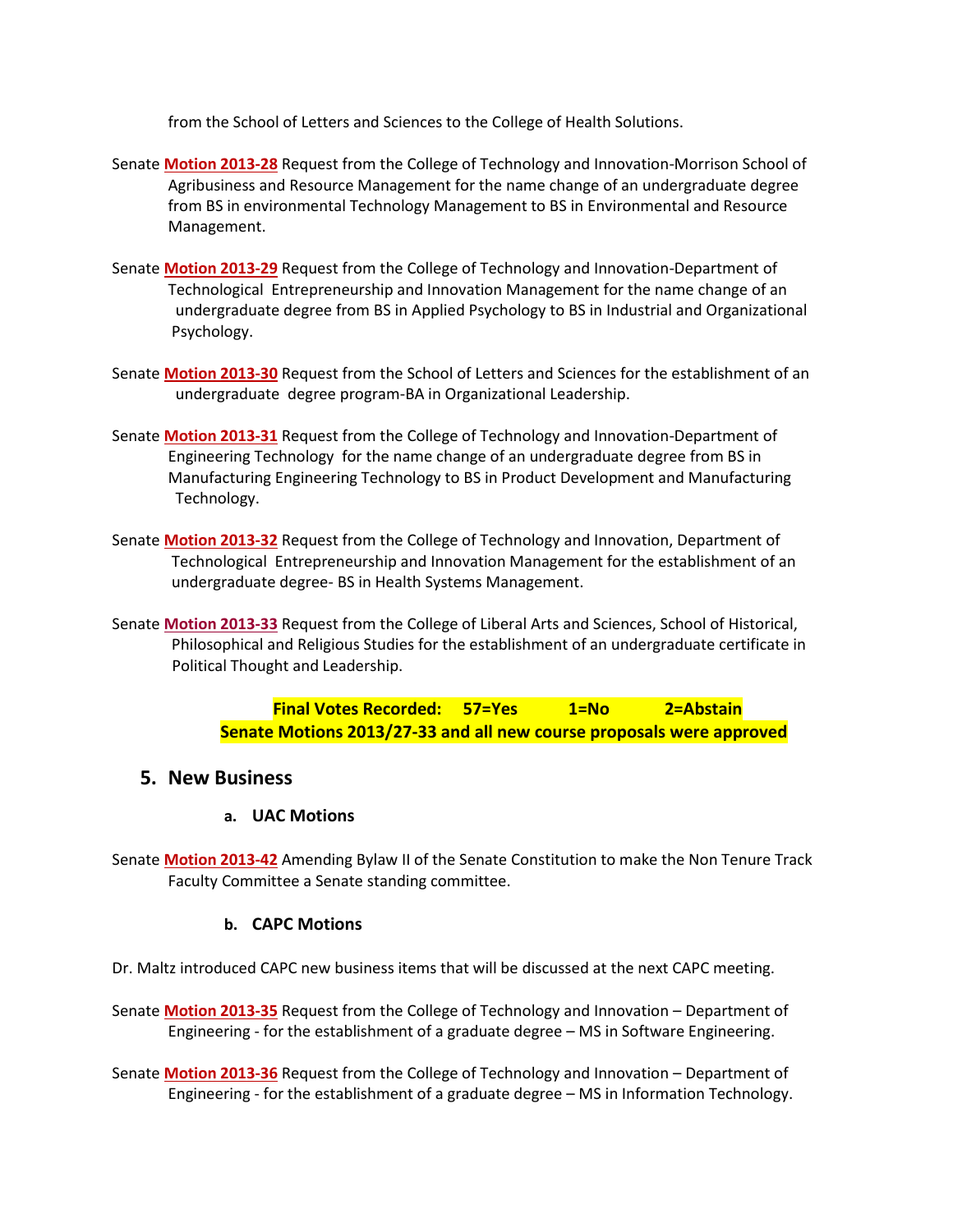- Senate **[Motion 2013-37](http://usenate.asu.edu/node/4493)** Request from the College of Technology and Innovation Morrison School of Agribusiness and Resource Management – for the establishment of a graduate degree – PhD in Agribusiness and Resource Management.
- Senate **[Motion 2013-38](http://usenate.asu.edu/node/4494)** Request from the Ira A. Fulton Schools of Engineering School of Computing, Informatics, and Decision Systems Engineering– for the establishment of a graduate certificate – Lean Six Sigma Black Belt.
- Senate **[Motion 2013-39](http://usenate.asu.edu/node/4495)** Request from the New College of Interdisciplinary Arts and Sciences School of Humanities, Arts and Cultural Studies – for the name change of an undergraduate degree – from BA in Religion and Applied Ethics– to BA in Philosophy, Religion and Society.
- Senate **[Motion 2013-40](http://usenate.asu.edu/node/4496)** Request from the New College of Interdisciplinary Arts and Sciences School of Humanities, Arts and Cultural Studies – for the name change of an undergraduate degree – from BA in Integrated Studies – to BA in Interdisciplinary Arts and Sciences.
- Senate **[Motion 2013-41](http://usenate.asu.edu/node/4497)** Request from the School of Sustainability for the establishment of a graduate degree – Executive Masters for Sustainability Leadership.

**CAPC Information Items that were presented can be found in SM #6 agenda-Appendix B**

#### **6. Committee Reports**

- a. **Committee on Committees:** Chris Kyselka reported the committee is in the process of filling candidate spots for the upcoming Academic Assembly elections.
- b. **Personnel Committee**: Brad Armendt reported on the progress so far in the newly established Provost Budget committee. This new committee has met with the Provost and is currently engaging in a variety of budgetary topics. There is ongoing discussion and research about disentangling the universities retirement system from the states retirement system. All individuals with questions they would like the budget or personnel committee to consider should contact Brad Armendt directly.

### **7. Open Forum**

- a. Student government representatives presented a proposal that is being developed that would ask professors and instructors to sign a book pledge as a method to help keep the cost of books as low as possible.
- b. It was asked why it is taking so long for academic unit bylaws to be approved by university administration. Barry Ritchie addressed this topic and explained the challenges, but also pledged to be as expedient as possible.